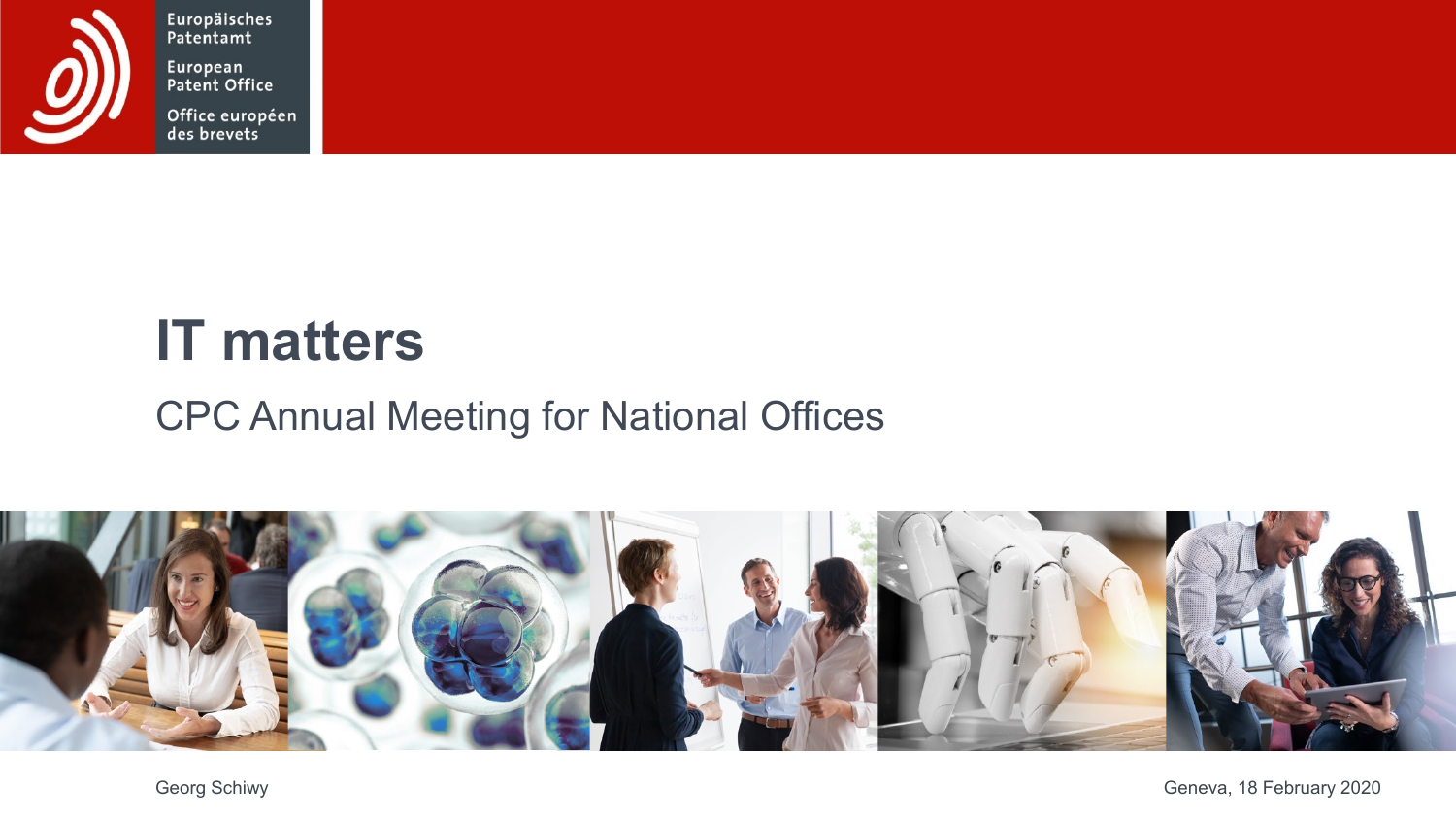#### **IT Matters**

- **Preferred methods to send CPC data to the EPO** 
	- − Web services
	- − Bibliographic data stream
	- − Separate file
- How to send reclassified data to the EPO?
- CPC International and the simple patent family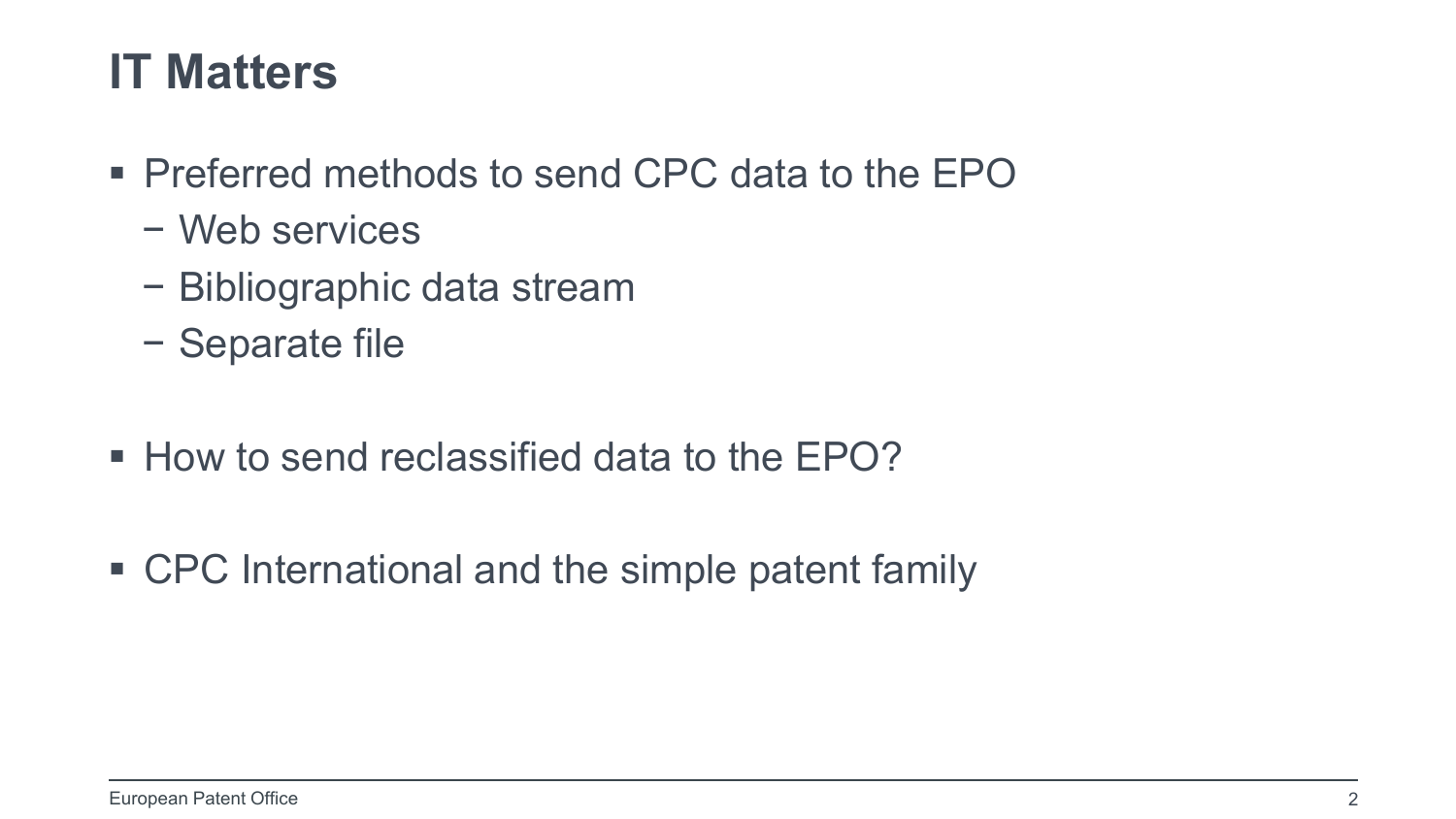#### **Preferred methods to send CPC data to the EPO**

- CPC classification data from National Offices is submitted according to **ST.36 format** while considering the **ST.8-based CPC allocation standard**
- CPC symbols are subject to some **validation** before loading into DocDB
- Options for data submission by a National Office:
	- 1. **Web services** with feedback retrieval on batch status (accept/reject)
	- 2. Included in the **bibliographic data stream** (with IPC)
	- 3. **Separate file** for CPC classification data and limited bibliographic data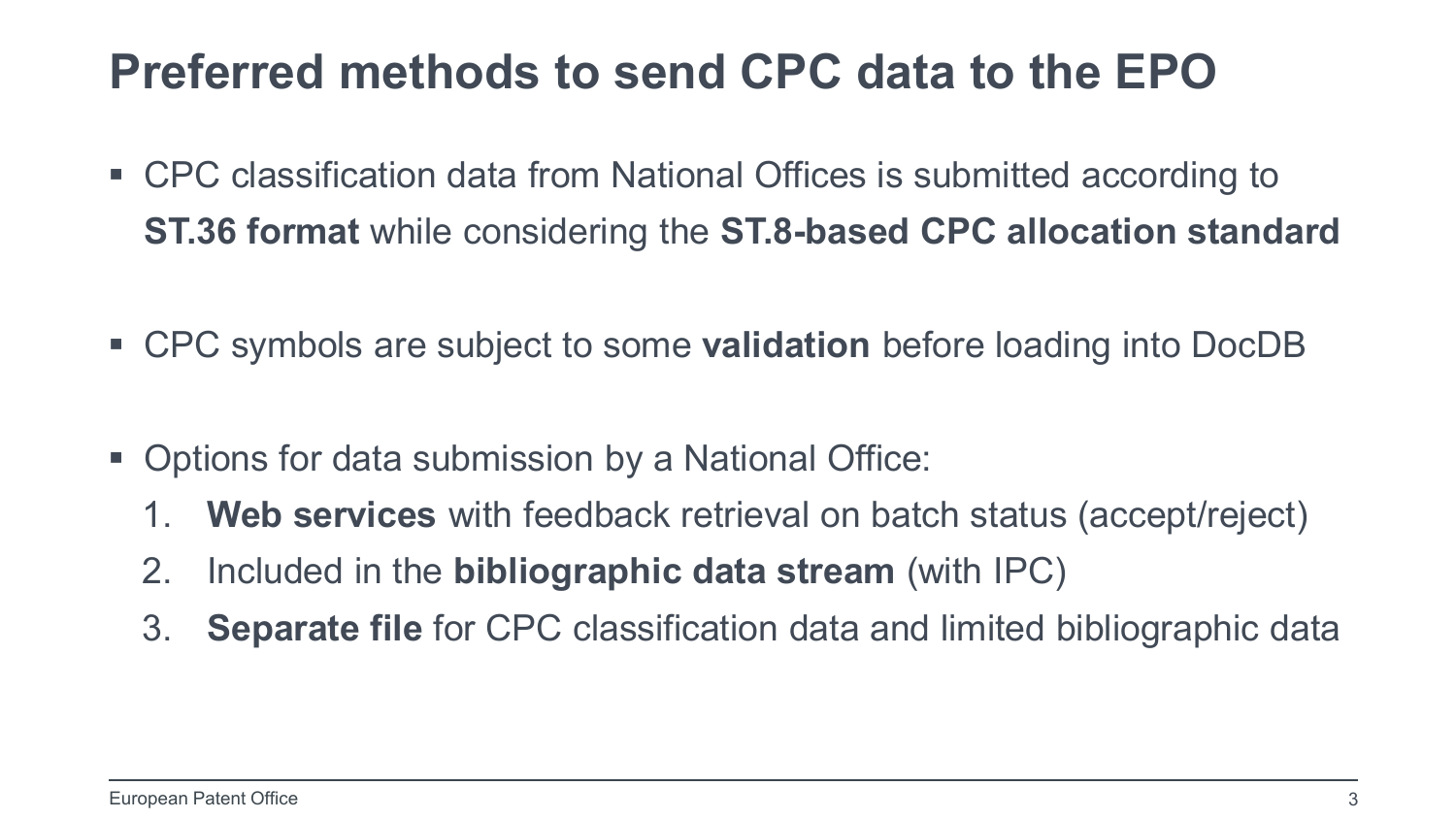### **Preferred methods to send CPC data to the EPO**

■ The current bibliographic data format is based on ST.36/CPC allocation standard (complementary with ST.8) and DocDB XML format.

| <b>Position(s)</b> | <b>Content</b>                                 | <b>Values</b>               |
|--------------------|------------------------------------------------|-----------------------------|
| 1                  | Section                                        | $A, \ldots, H, Y$           |
| 2,3                | <b>Class</b>                                   | $01, \ldots, 99$            |
| 4                  | <b>Subclass</b>                                | $A, \ldots, Z$              |
| $5$ to $8$         | Main Group (right aligned)                     | 1,  ., 9999, blank          |
| 9                  | Separating character                           | $/$ ("Slash")               |
| 10 to 15           | Subgroup (left aligned)                        | 00,,999999, blank           |
| 16 to 19           | For future use                                 | 4 blanks                    |
| 20 to 27           | Version indicator                              | <b>YYYYMMDD</b> date format |
| 28                 | <b>Classification level</b>                    | blank                       |
| 29                 | First or later position of symbol              | F,L                         |
| 30                 | Classification value (invention or additional) | I, A                        |
| 31 to 38           | <b>Action date</b>                             | <b>YYYYMMDD</b> date format |
| 39                 | Original or reclassified data                  | B, R                        |
| 40                 | Source of classification data                  | H, C, G                     |
| 41-42              | Generating office                              | AA,,ZZ (ST.3)               |
| 43-50              | For future use                                 | 8 blanks                    |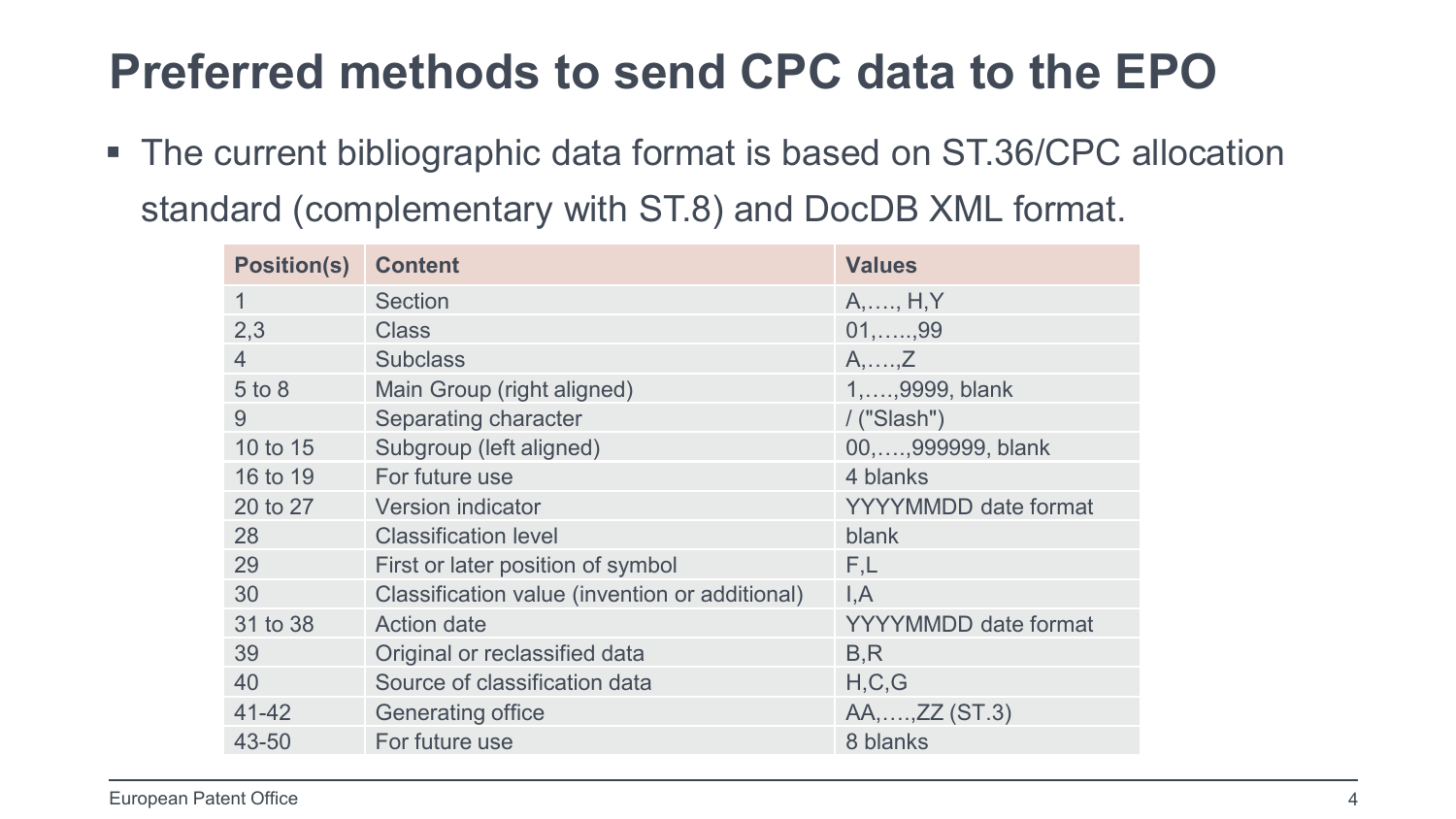#### **CPC data submission through web services (1/3)**

- Web service active through Patnet (Epoxy user-id/password).
- Web service provides a means for a National Office to submit collections of patent documents with CPC allocations (single symbols and C-sets).
- Current data loading processes in place do not support the update of only one symbol. Only replacement of full set of symbols.
- $\blacksquare \rightarrow$  Web service allows the **update of a single symbol**.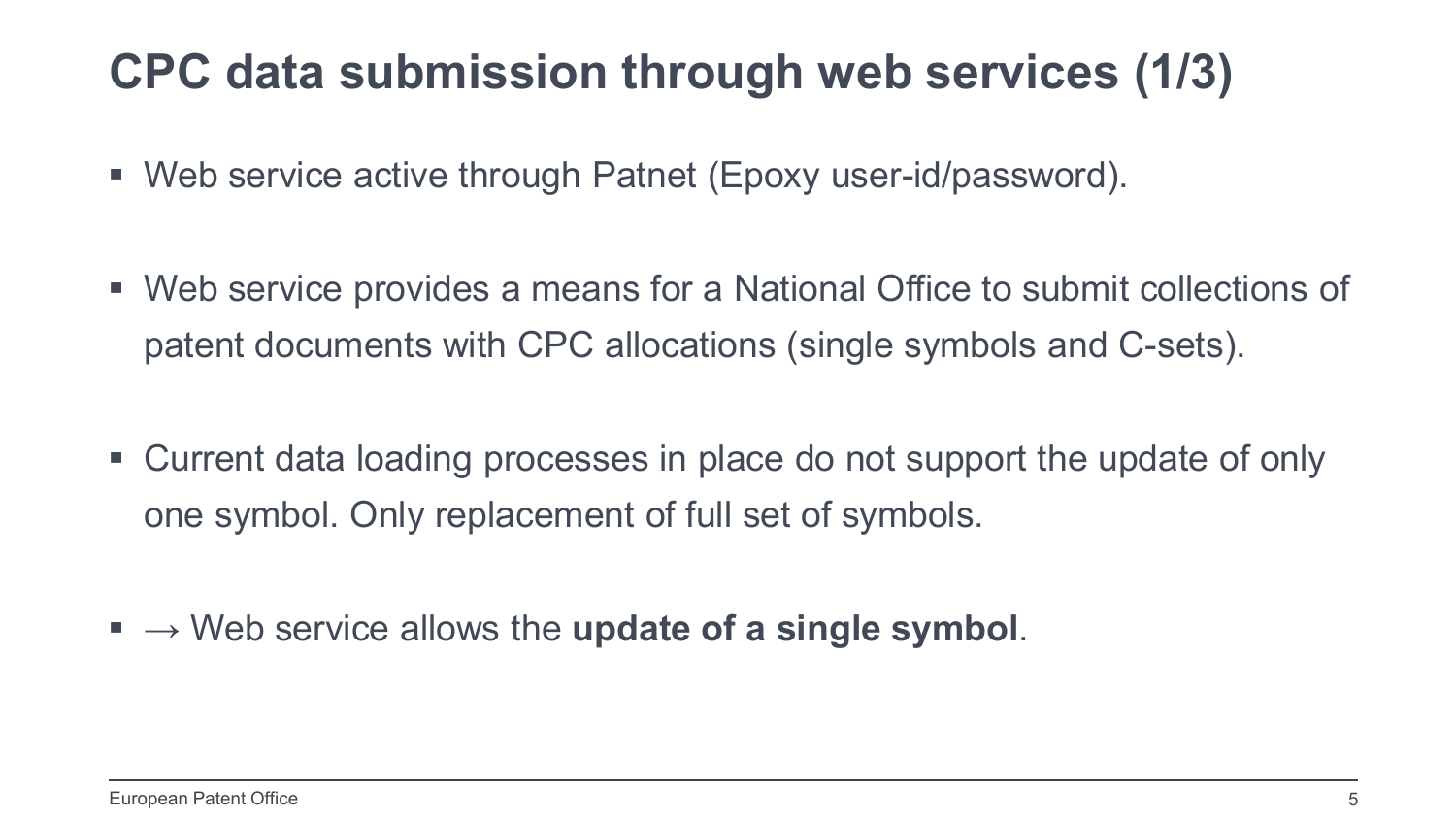

#### **Processes for CPC classification data loading**

European Patent Office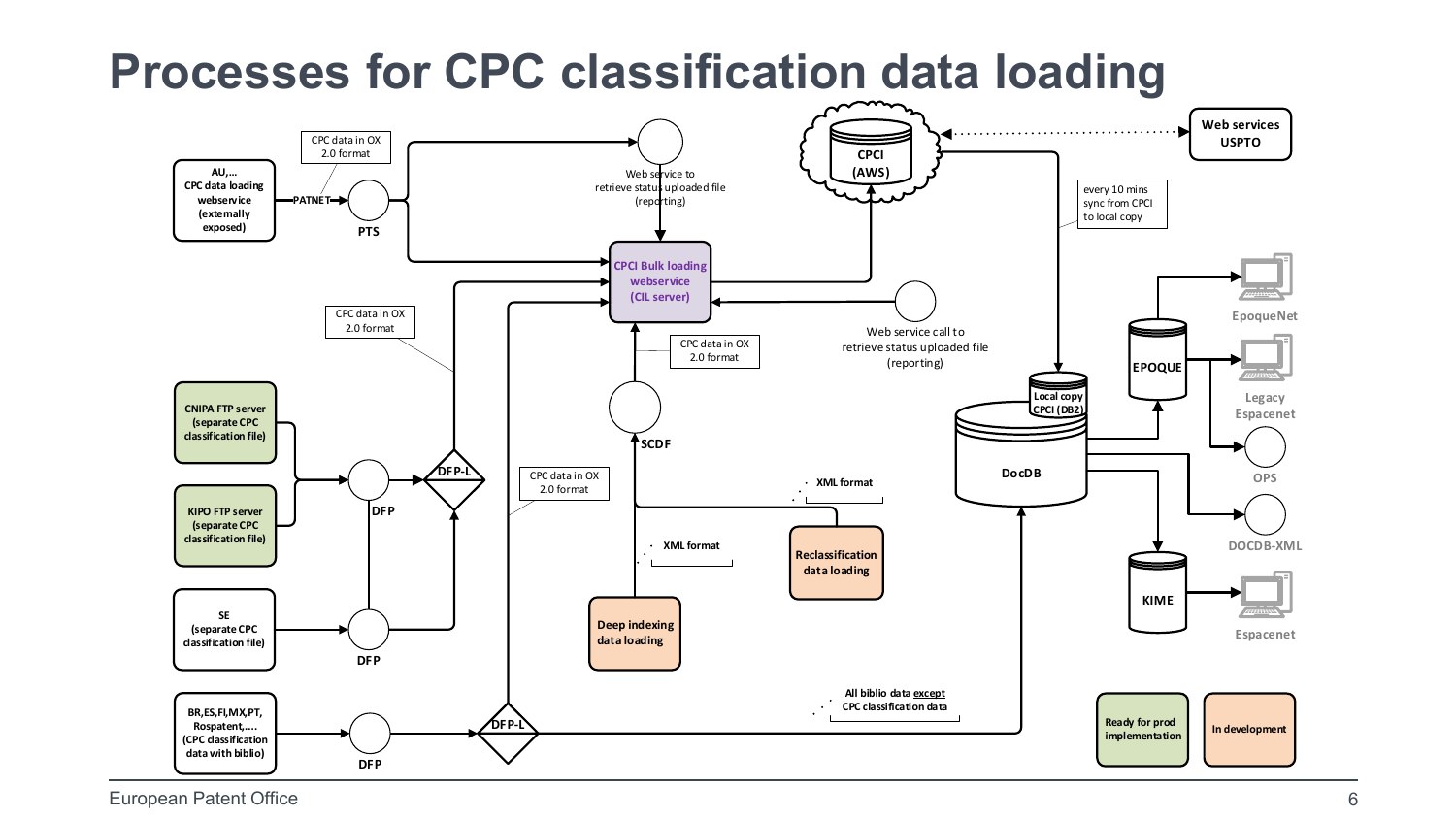#### **CPC data submission through web services (2/3)**

- To support single symbol update, the web service expects a so-called "**Optimised XML**" (OX) format, which will allow the possibility to modify a single allocation (reclassification).
- A separate **transformation service** is provided that allows a National Office to transform their ST.36 XML format to the OX format so that it can be processed by the web-service (JAVA-API).
- Every batch of submitted data (transaction) will be posted in a staging area at the EPO and processed in a nightly batch process, that will upload and validate the data.
- Validation of data (valid symbol, INV, ADD, etc.)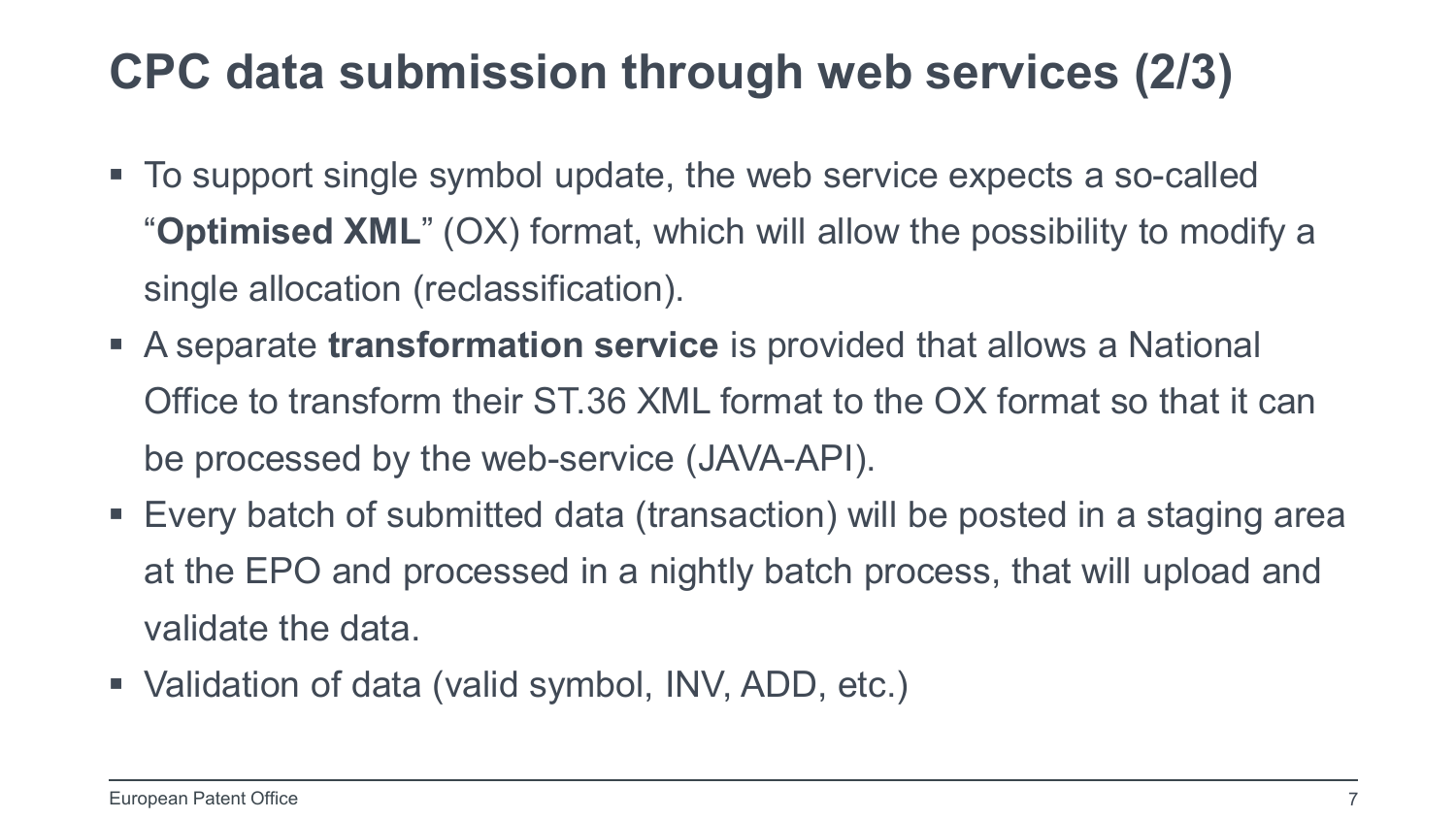### **Translation service from ST36 into OX format**

- Acceptance of XML documents confirming to ST36 standard
- CPC classifications and C-set allocations are extracted and transformed into the OX format
- OX format is returned in the responses

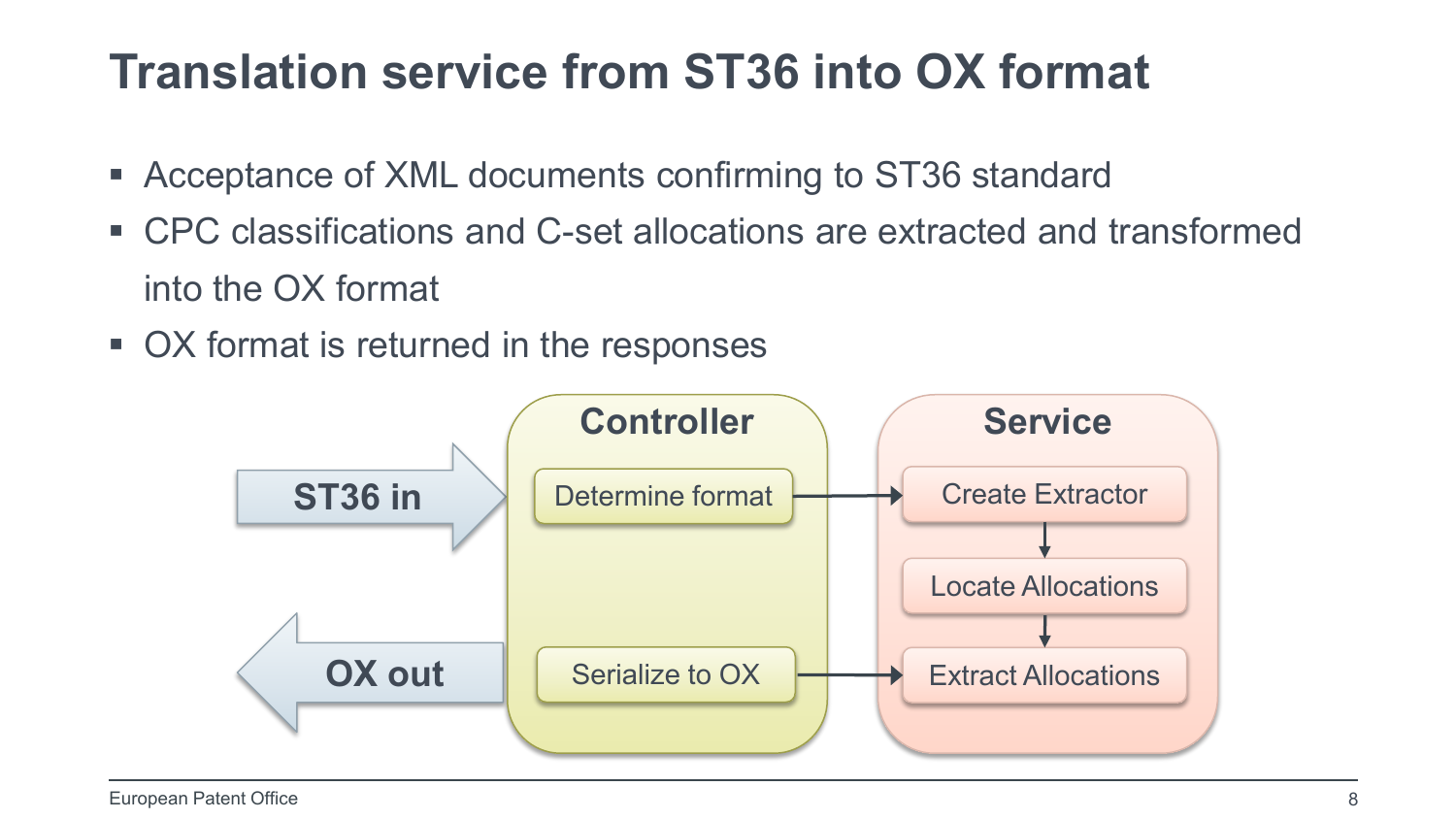#### **CPC data submission through web services (3/3)**

- The web service provides the means for a National Office to query their uploaded data, e.g. to query the status of a submitted batch or allocation therein.
- More details of the Classification data loading web services can be requested through  $cpc@epo.org$ .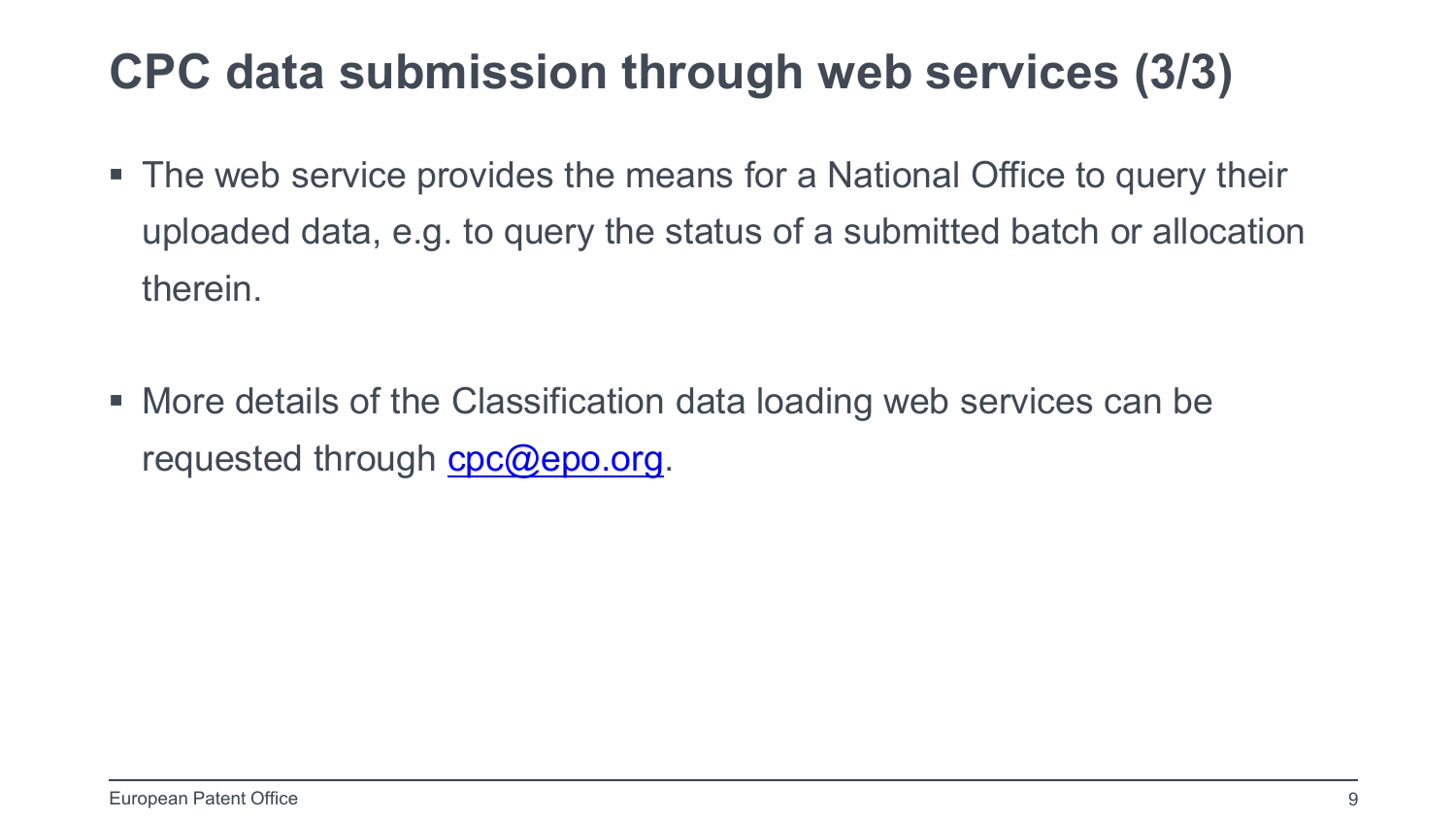#### **CPC data submission in bibliographic data stream**

- Front-file / Back-file using the simple-patent-document-v2-1-1 schema (DTD)
- DTD can be requested through [frontoffice@epo.org](mailto:frontoffice@epo.org) or accessible at <http://epoxy.epo.org/> ([https://epoextsa.epo.org/nos/\)](https://epoextsa.epo.org/nos/)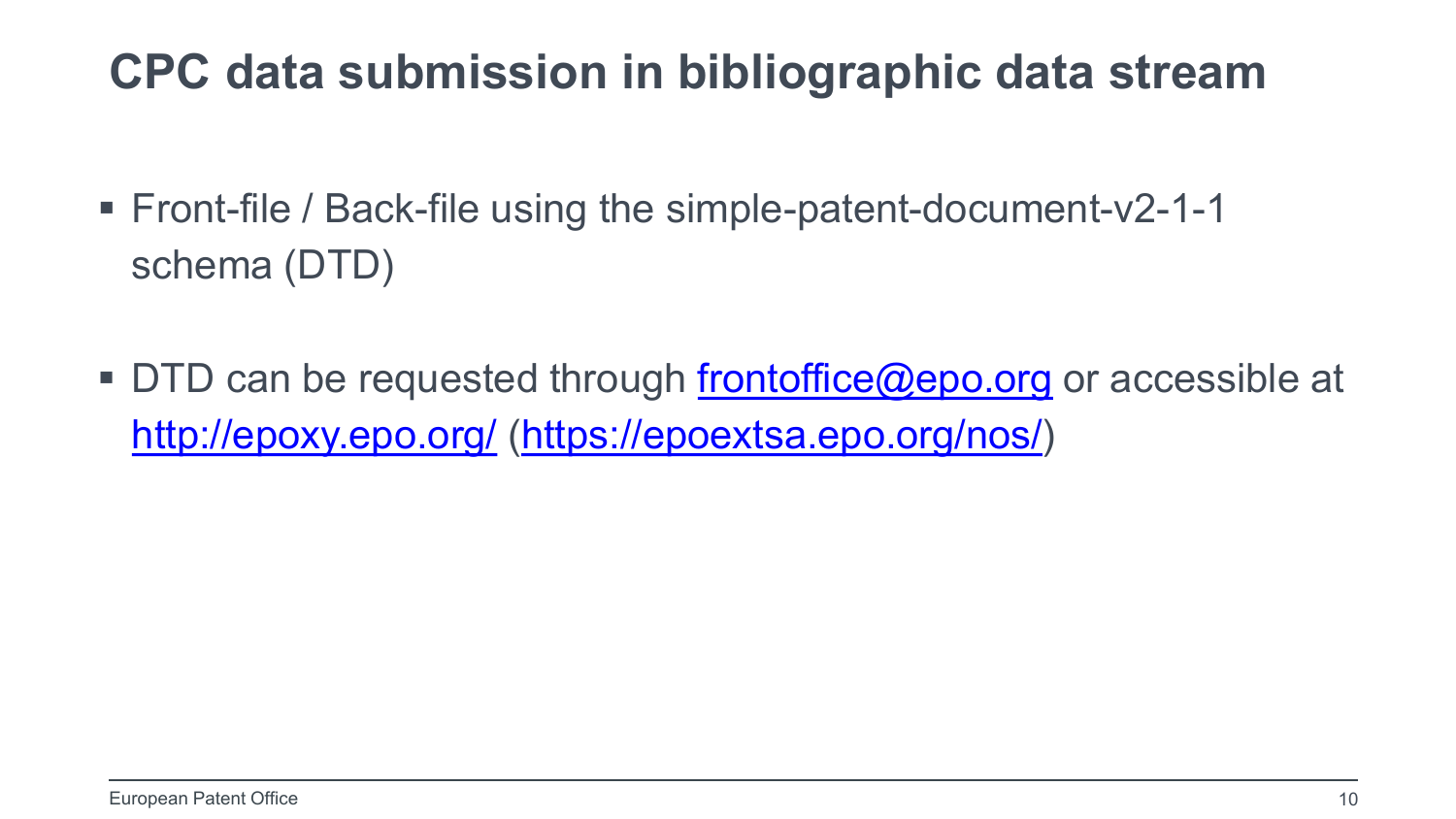#### **CPC data submission as separate file**

- With symbol formatting in
	- − expanded tagged structure (no slash separator needed), e.g.

<section>H</section> <class>04</class> <subclass>L</subclass> <main-group>29</main-group> <subgroup>08585</subgroup>

- − as string of characters with/without spaces, but mandatory slash separator
- CPC ST.8 validation rules apply for symbols, breakdown-symbols ("2000" symbols) and C-set symbols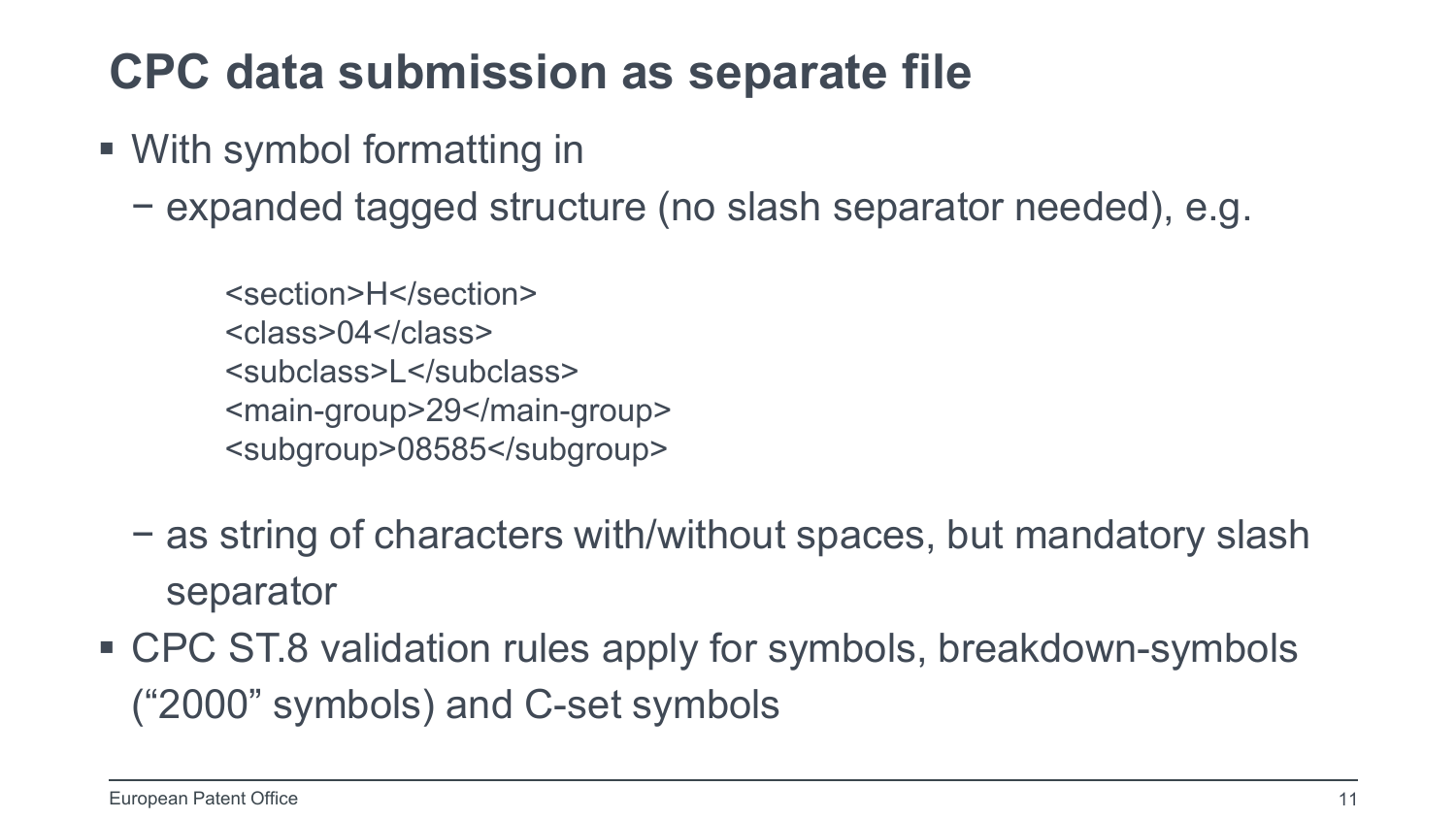#### **How to send reclassified data to the EPO?**

- Submission through **classification data loading web service** indicating Add or Delete in the input.
- Submission as a **separate file in XML format**, with **full classification picture** for the reclassified publication (unload/reload).
- Submission as **separate files** with information on Add and/or Delete (patent number and symbol(s)).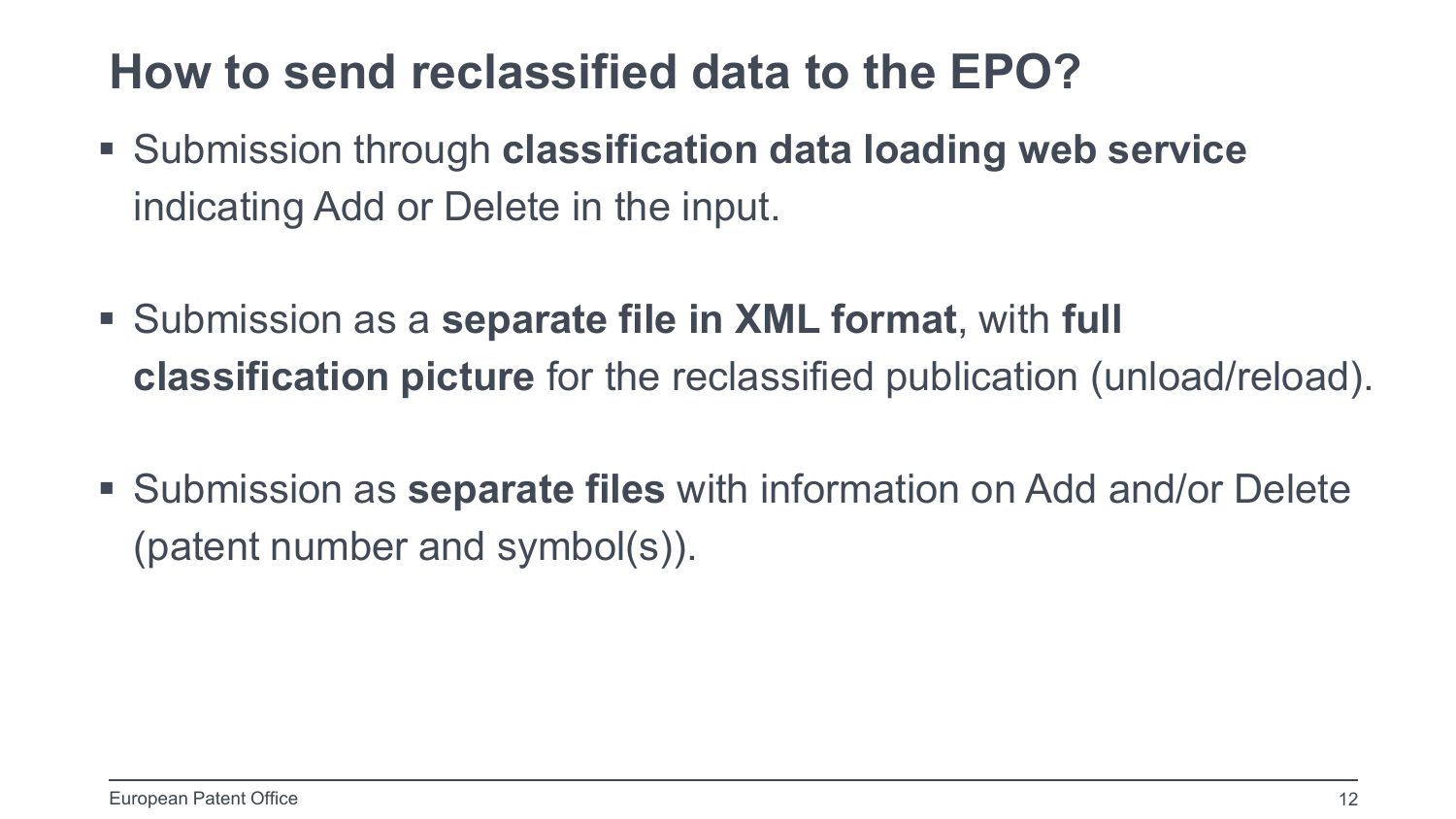## **CPC International and the simple patent family**

• With CPCI the latest classification symbols sent (add / delete) will be propagated to all simple patent family members.

| PN<br>- WO2018232463 A1 1 - AU2018288382 A1 2 - CA3067194 A1 20181 - CN110785784 A 20200211<br><b>AP</b><br>- WO2018AU50622 20 - AU20180288382 201 - CA20183067194 201 - CN20188041717 20180622<br> PR <br>- AU20170902404 2017 - AU20170902404 2017 - AU20170902404 2017 - AU20170902404 20170622; WO2018AU5062<br><b>CI</b><br>$-G06Q30/0201$ (EP)<br>$-G06Q30/0201$ (EP)<br>$-G06Q30/0201$ (EP)<br>$-G06Q30/0201$ (EP)<br>$-G06Q30/0255$ (EP)<br>$-G06Q30/0255$ (EP)<br>$-G06Q30/0255$ (EP)<br>$-G06Q30/0255$ (EP)<br>$-G06Q30/0268$ (EP)<br>$-G06Q30/0268$ (EP)<br>$-G06Q30/0268$ (EP)<br>$-G06Q30/0268$ (EP)<br>$-G06Q30/0281$ (AU)<br>$-G06Q30/0281$ (AU)<br>$-G06Q30/0281$ (AU)<br>$-G06Q30/0281$ (AU)<br>$-G06Q30/0631 (AU)$<br>$-G06Q30/0631 (AU)$<br>$-G06Q30/0631 (AU)$<br>$-G06Q30/0631 (AU)$<br><b>CA</b><br>$-G06N3/02$ (AU)<br>- $GO6N3/O2 (AU)$<br>$-G06N3/02 (AU)$<br>$-G06N3/02$ (AU)<br>$-G06N20/10 (AU)$<br>$-G06N20/10 (AU)$<br>$-G06N20/10 (AU)$<br>$-G06N20/10 (AU)$<br>$-G06Q30/0224 (AU)$<br>$-G06Q30/0224 (AU)$<br>$-G06Q30/0224 (AU)$<br>$-G06Q30/0224 (AU)$<br>$-G06Q30/0255 (AU)$<br>$-G06Q30/0255 (AU)$<br>$-G06Q30/0255 (AU)$<br>$-G06Q30/0255 (AU)$<br>$-G06Q30/0259 (AU)$<br>$-G06Q30/0259$ (AU)<br>$-G06Q30/0259 (AU)$<br>$-G06Q30/0259 (AU)$<br>$-G06Q30/0261 (AU)$<br>$-G06Q30/0261$ (AU)<br>$-G06Q30/0261$ (AU)<br>$-G06Q30/0261$ (AU)<br>$-G06Q30/0269 (AU)$<br>$-G06Q30/0269$ (AU)<br>$-$ G06Q30/0269 (AU)<br>$-G06Q30/0269$ (AU) |  |  |  |
|--------------------------------------------------------------------------------------------------------------------------------------------------------------------------------------------------------------------------------------------------------------------------------------------------------------------------------------------------------------------------------------------------------------------------------------------------------------------------------------------------------------------------------------------------------------------------------------------------------------------------------------------------------------------------------------------------------------------------------------------------------------------------------------------------------------------------------------------------------------------------------------------------------------------------------------------------------------------------------------------------------------------------------------------------------------------------------------------------------------------------------------------------------------------------------------------------------------------------------------------------------------------------------------------------------------------------------------------------------------------------------------------------------------------------------------------------------------------------|--|--|--|
|                                                                                                                                                                                                                                                                                                                                                                                                                                                                                                                                                                                                                                                                                                                                                                                                                                                                                                                                                                                                                                                                                                                                                                                                                                                                                                                                                                                                                                                                          |  |  |  |
|                                                                                                                                                                                                                                                                                                                                                                                                                                                                                                                                                                                                                                                                                                                                                                                                                                                                                                                                                                                                                                                                                                                                                                                                                                                                                                                                                                                                                                                                          |  |  |  |
|                                                                                                                                                                                                                                                                                                                                                                                                                                                                                                                                                                                                                                                                                                                                                                                                                                                                                                                                                                                                                                                                                                                                                                                                                                                                                                                                                                                                                                                                          |  |  |  |
|                                                                                                                                                                                                                                                                                                                                                                                                                                                                                                                                                                                                                                                                                                                                                                                                                                                                                                                                                                                                                                                                                                                                                                                                                                                                                                                                                                                                                                                                          |  |  |  |
|                                                                                                                                                                                                                                                                                                                                                                                                                                                                                                                                                                                                                                                                                                                                                                                                                                                                                                                                                                                                                                                                                                                                                                                                                                                                                                                                                                                                                                                                          |  |  |  |
|                                                                                                                                                                                                                                                                                                                                                                                                                                                                                                                                                                                                                                                                                                                                                                                                                                                                                                                                                                                                                                                                                                                                                                                                                                                                                                                                                                                                                                                                          |  |  |  |
|                                                                                                                                                                                                                                                                                                                                                                                                                                                                                                                                                                                                                                                                                                                                                                                                                                                                                                                                                                                                                                                                                                                                                                                                                                                                                                                                                                                                                                                                          |  |  |  |
|                                                                                                                                                                                                                                                                                                                                                                                                                                                                                                                                                                                                                                                                                                                                                                                                                                                                                                                                                                                                                                                                                                                                                                                                                                                                                                                                                                                                                                                                          |  |  |  |
|                                                                                                                                                                                                                                                                                                                                                                                                                                                                                                                                                                                                                                                                                                                                                                                                                                                                                                                                                                                                                                                                                                                                                                                                                                                                                                                                                                                                                                                                          |  |  |  |
|                                                                                                                                                                                                                                                                                                                                                                                                                                                                                                                                                                                                                                                                                                                                                                                                                                                                                                                                                                                                                                                                                                                                                                                                                                                                                                                                                                                                                                                                          |  |  |  |
|                                                                                                                                                                                                                                                                                                                                                                                                                                                                                                                                                                                                                                                                                                                                                                                                                                                                                                                                                                                                                                                                                                                                                                                                                                                                                                                                                                                                                                                                          |  |  |  |
|                                                                                                                                                                                                                                                                                                                                                                                                                                                                                                                                                                                                                                                                                                                                                                                                                                                                                                                                                                                                                                                                                                                                                                                                                                                                                                                                                                                                                                                                          |  |  |  |
|                                                                                                                                                                                                                                                                                                                                                                                                                                                                                                                                                                                                                                                                                                                                                                                                                                                                                                                                                                                                                                                                                                                                                                                                                                                                                                                                                                                                                                                                          |  |  |  |
|                                                                                                                                                                                                                                                                                                                                                                                                                                                                                                                                                                                                                                                                                                                                                                                                                                                                                                                                                                                                                                                                                                                                                                                                                                                                                                                                                                                                                                                                          |  |  |  |
|                                                                                                                                                                                                                                                                                                                                                                                                                                                                                                                                                                                                                                                                                                                                                                                                                                                                                                                                                                                                                                                                                                                                                                                                                                                                                                                                                                                                                                                                          |  |  |  |